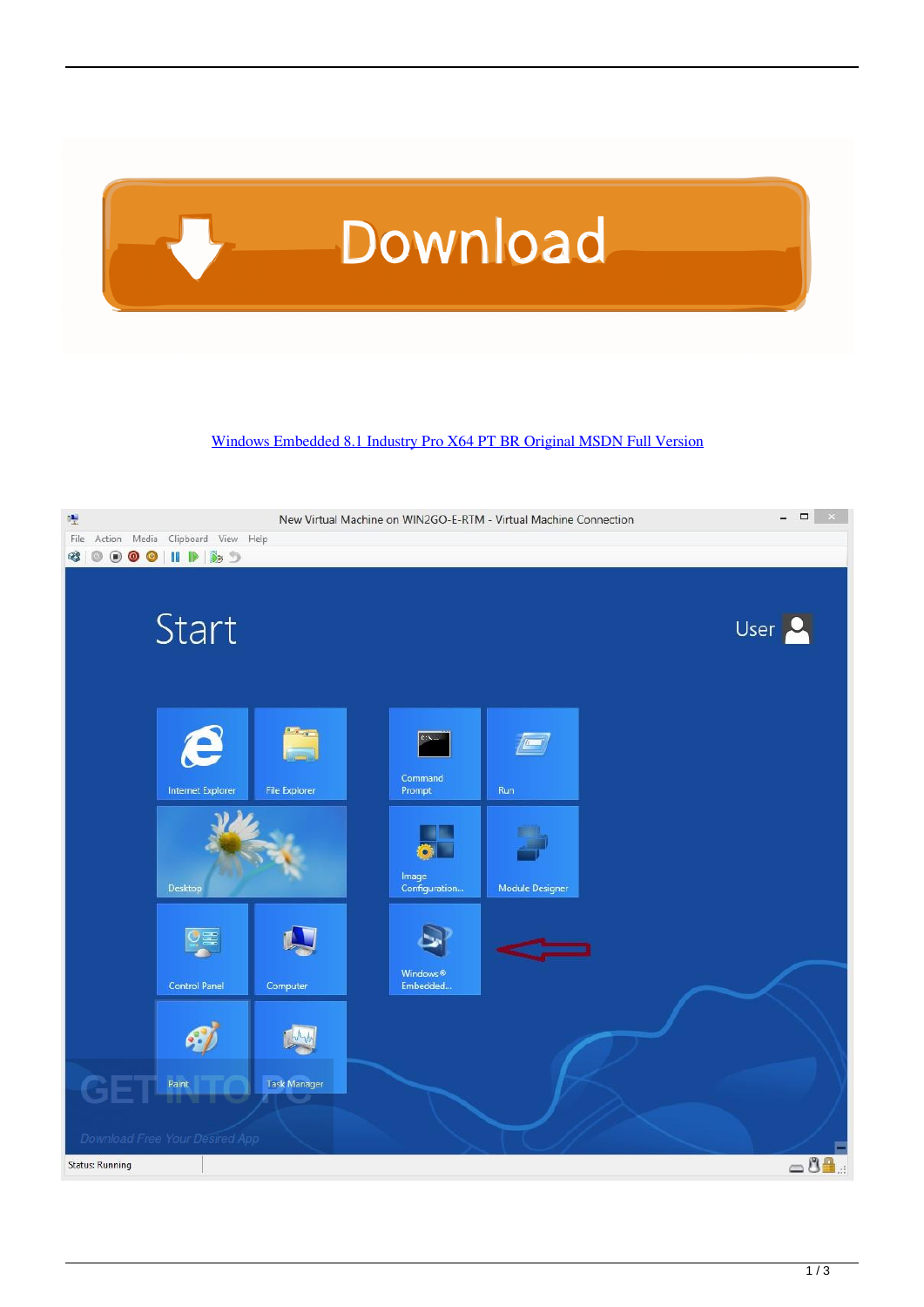[Windows Embedded 8.1 Industry Pro X64 PT BR Original MSDN Full Version](https://tlniurl.com/1qaxgv)